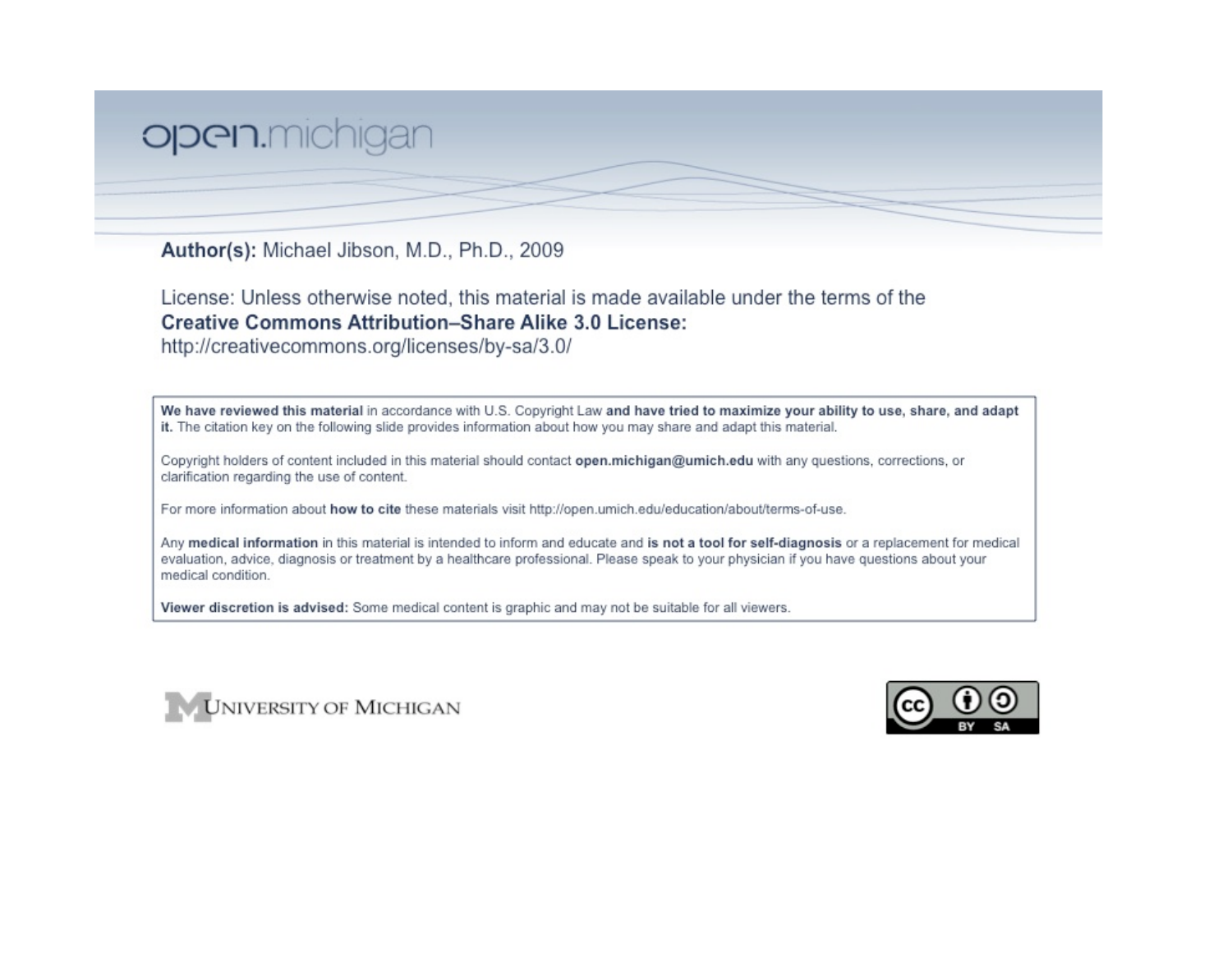# **Citation Key**

for more information see: http://open.umich.edu/wiki/CitationPolicy

## Use + Share + Adapt

{ Content the copyright holder, author, or law permits you to use, share and adapt. }

- **C** PD-GOV **Public Domain – Government:** Works that are produced by the U.S. Government. (17 USC § 105)
- Public Domain Expired: Works that are no longer protected due to an expired copyright term. @ PD-EXP
- @ PD-SELF Public Domain - Self Dedicated: Works that a copyright holder has dedicated to the public domain.
- $(Cc)$  ZERO **Creative Commons - Zero Waiver**
- $(c)$  BY **Creative Commons - Attribution License**
- Ce BY-SA **Creative Commons - Attribution Share Alike License**
- $(c)$  BY-NC **Creative Commons - Attribution Noncommercial License**
- **CO BY-NC-SA Creative Commons - Attribution Noncommercial Share Alike License**
- **GNU Free Documentation License**  $\boxed{\circledcirc}$   $\boxed{\mathsf{GNU-FDL}}$

## **Make Your Own Assessment**

{ Content Open. Michigan believes can be used, shared, and adapted because it is ineligible for copyright. }

**Public Domain – Ineligible:** Works that are ineligible for copyright protection in the U.S. (17 USC § 102(b)) \*laws in **O PD-INEL** your jurisdiction may differ

{ Content Open. Michigan has used under a Fair Use determination. }

**O** FAIR USE Fair Use: Use of works that is determined to be Fair consistent with the U.S. Copyright Act. (17 USC § 107) \*laws in your jurisdiction may differ

> Our determination DOES NOT mean that all uses of this 3rd-party content are Fair Uses and we DO NOT guarantee that your use of the content is Fair.

To use this content you should do your own independent analysis to determine whether or not your use will be Fair.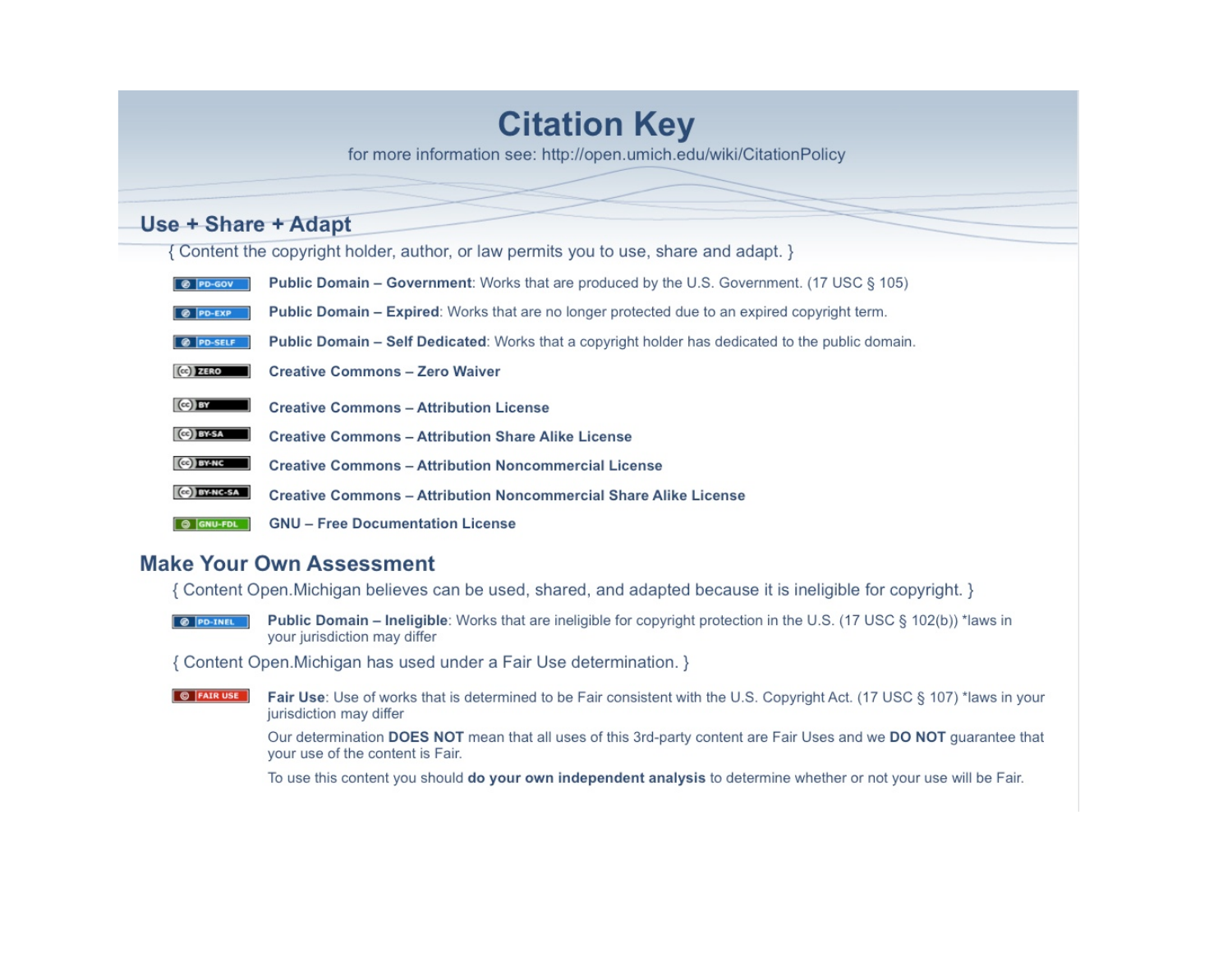### Psychiatric Classification and Terminology

- I. Background
	- A. Diagnosis the classification of pathology according to groups of symptoms with characteristic etiology (if known), course, and outcome
		- 1. Etiology and pathophysiology may or may not be understood
		- 2. Etiology and pathophysiology are hypothesized to be the same for all patients with the diagnosis
		- 3. Purpose of Diagnosis
			- a. Organize and simplify clinical history
			- b. Predict clinical course of illness
			- c. Determine treatment options and predict outcomes
			- d. Facilitate professional communication
			- e. Create homogenous groups and patients for scientific study
			- f. Meet administrative and legal needs
	- B. Historical Overview of Psychiatric Diagnoses
		- 1. Madness
		- 2. Melancholy
		- 3. Feeble-mindedness
		- 4. Hypochondriasis
		- 5. Nervous disposition
		- 6. Alcoholic dissolution
	- C. Biomedical Classification
		- 1. Closely follows other medical disciplines
		- 2. Diagnosis is initially based on signs, symptoms, and outcomes
		- 3. Etiology is sought through research on pathophysiology
		- 4. Etiology may later be incorporated into diagnosis
	- D. Psychoanalytic Classification
		- 1. Diagnosis is based on psychological processes (eg, drives, defenses, conflicts)
		- 2. Etiology is inferred from the history and psychotherapeutic process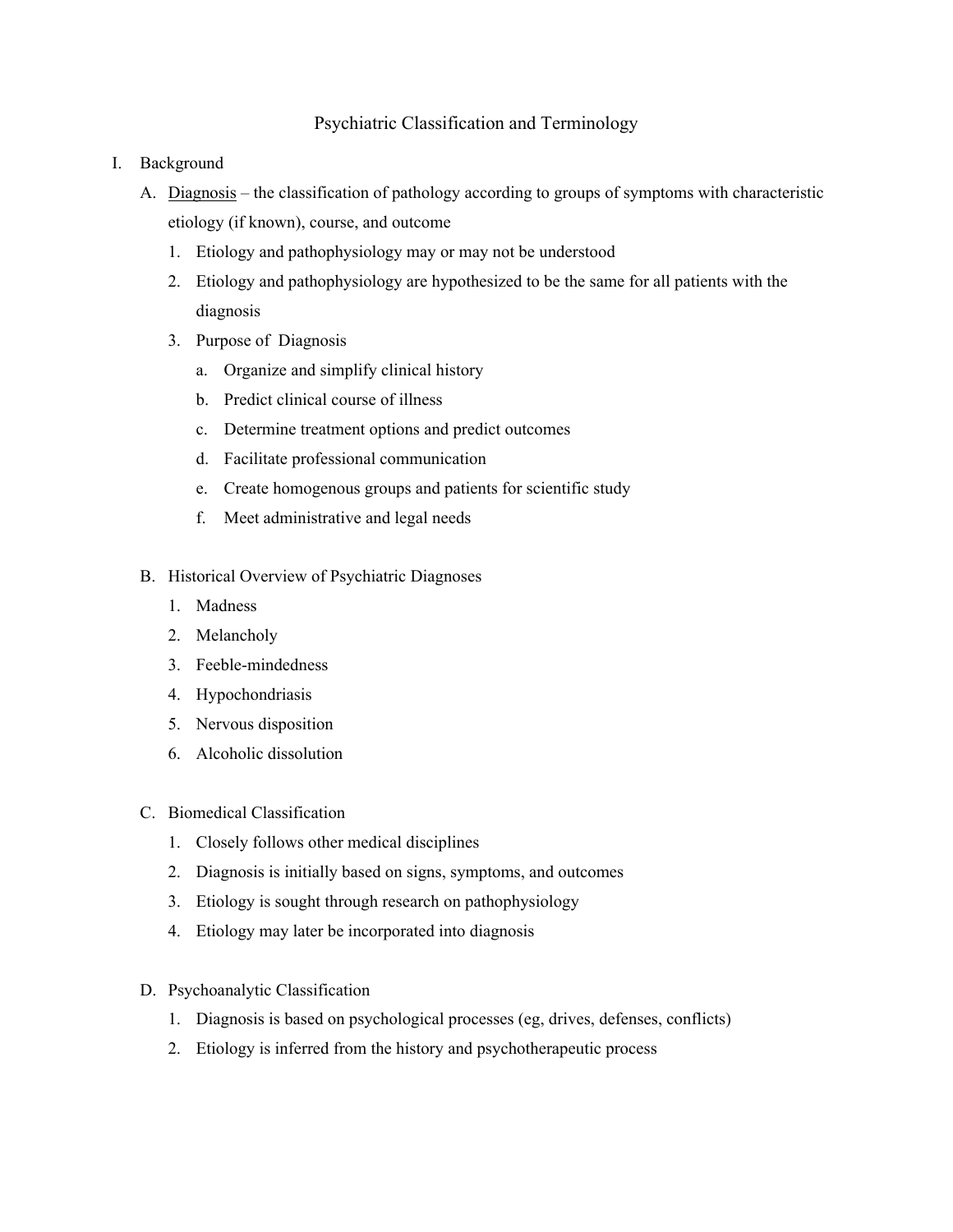- E. Biopsychosocial Model
	- 1. Incorporates elements of the biomedical and psychoanalytic models
	- 2. Is not currently used for diagnosis, but for "formulation," which seeks to explain the patient's symptoms within the context of the patient's life
- II. Diagnostic and Statistical Manual of Mental Disorders (DSM)
	- A. History and Development
		- 1. DSM-I (1952) and DSM-II (1968)
			- a. Designed to create a systematic nomenclature and classification system for psychiatric diagnoses
			- b. Diagnosis was largely based on expert opinion
			- c. Incorporated psychoanalytic concepts of etiology in classifications
			- d. Showed poor inter-rater reliability
		- 2. DSM-III (1980)
			- a. Defined "Mental Disorder"
				- i. "A clinically significant behavioral or psychological syndrome or pattern that occurs in an individual and that is associated with present distress or disability or with a significant increased risk of suffering death, pain, disability, or an important loss of freedom<sup>"</sup>
				- ii. The terms "mental illness" and "disease" are not used in DSM
			- b. Retained historical classifications of major disorders
			- c. Designed by researchers based on best available statistical evidence for symptoms of major disorders
			- d. Eliminated theoretical constructs in diagnosis
			- e. Improved inter-rater reliability (likelihood that 2 clinicians will reach the same diagnosis), not diagnostic validity (likelihood that the diagnosis represents a unique disease process)
			- f. Clarified and facilitated differential diagnosis
			- g. Facilitated research on diagnosis, etiology, and treatment
			- h. Corresponds to International Classification of Disease (ICD) used outside the US
		- 3. DSM-IV (1994)
			- a. Refined diagnostic criteria with additional research data
			- b. Reorganized major diagnostic categories according to current research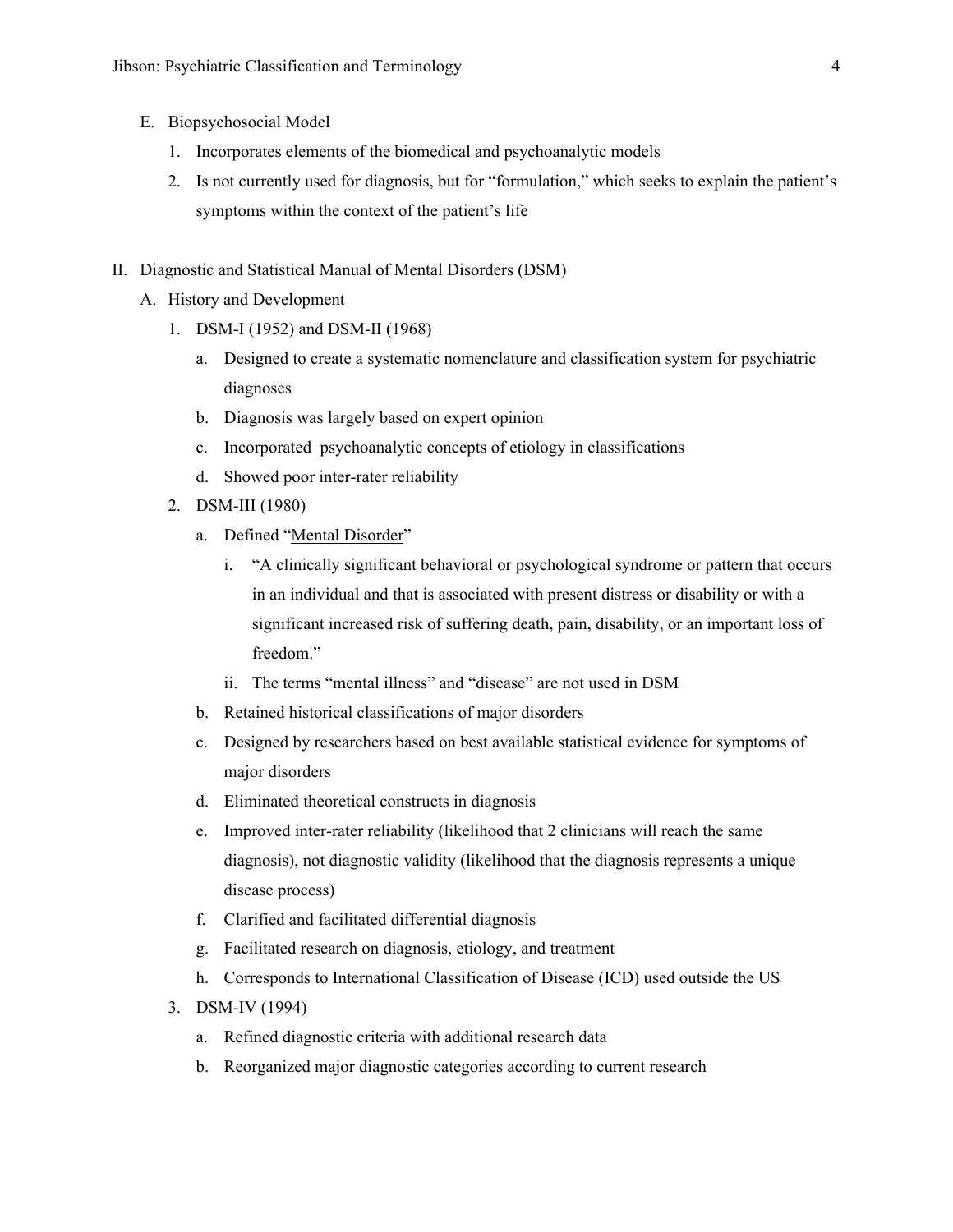- 4. DSM-IV (2012)
	- a. Will reorganize chapters according to current research data
	- b. Will reconsider how to describe personality traits and disorders (dimensional vs categorical)
- B. Organization and Design
	- 1. Axes I major clinical syndromes
		- a. Clinical disorders
		- b. Other conditions that may be the focus of attention ("V-codes")
	- 2. Axis II life-long or background conditions
		- a. Personality disorders
		- b. Mental retardation
	- 3. Axis III general (ie, nonpsychiatric) medical conditions
	- 4. Axis IV psychosocial and environmental stressors
		- a. Nature of stressor
		- b. Severity of stressor
	- 5. Axis V Global Assessment of Functioning (GAF)
		- a. Anchored numerical scale (0-100) based on ability to function psychologically, socially, and occupationally

#### **Global Assessment of Functioning (GAF) Scale**

Consider psychological, social, and occupational functioning on a hypothetical continuum or mental health – illness. Do not include impairment in functioning due to physical (or environmental) limitations.

- **100 91-** Superior functioning in a wide range of activities, life's problems never seem to get out of hand, is sought out by others because of his or her many qualities. No symptoms.
- **90 81-** Absent or minimal symptoms, good functioning in all areas, interested and involved in a wide range of activities, socially effective, generally satisfied with life, no more than everyday problems or concerns.
- **80 71-** If symptoms are present they are transient and expectable reactions to psychosocial stresses; no more than slight impairment in social, occupational, or school functioning.
- **70 61-** Some mild symptoms OR some difficulty in social, occupational, or school functioning, but generally functioning pretty well, has some meaningful interpersonal relationships.
- **60** Moderate symptoms OR any moderate difficulty in social, occupational, or school functioning.
- **51-**
- **50 41-** Serious symptoms OR any serious impairment in social, occupational, or school functioning.
- **40 31-** Some impairment in reality testing or communication OR major impairment in several areas, such as work or school, family relations, judgment, thinking, or mood.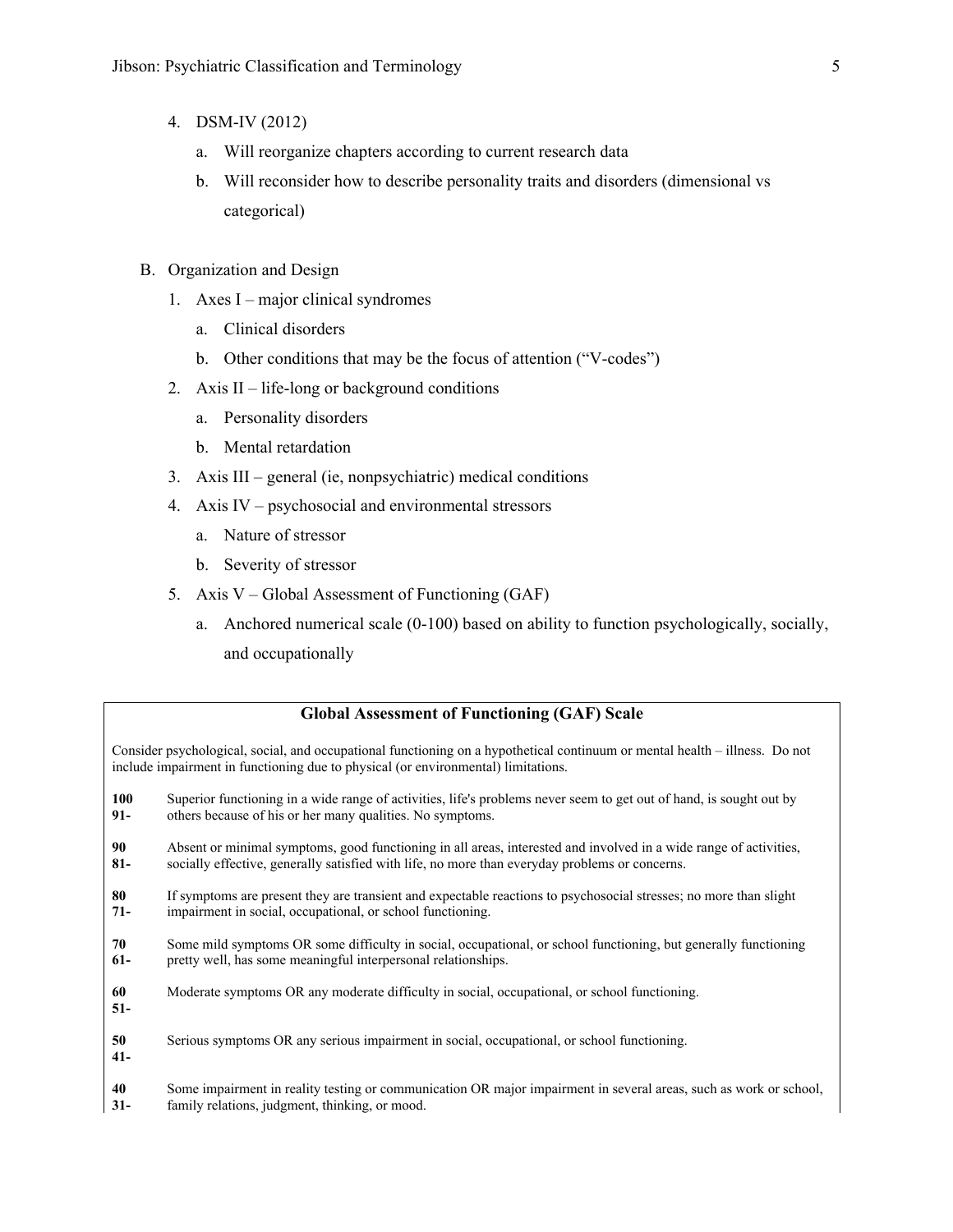#### **Global Assessment of Functioning (GAF) Scale (Cont)**

- **30 21-** Behavior is considerably influenced by delusions or hallucinations OR serious impairment in communications or judgment OR inability to function in all areas.
- **20 11-** Some danger of hurting self or others OR occasionally fails to maintain minimal personal hygiene OR gross impairment in communication.
- **10 1-** Persistent danger of severely hurting self or others OR persistent inability to maintain minimum personal hygiene OR serious suicidal act with clear expectation of death.
- **0** Not enough information available to provide GAF.

**C** PD-INEL Source Undetermined

- C. General DSM Categories
	- 1. Disorders usually first diagnosed in infancy, childhood, or adolescence
	- 2. Delirium, dementia, amnestic and other cognitive disorders
	- 3. Mental disorders due to a general medical condition
	- 4. Substance-related disorders
	- 5. Schizophrenia and other psychotic disorders
	- 6. Mood disorders
	- 7. Anxiety disorders
	- 8. Somatoform disorders
	- 9. Factitious disorders
	- 10. Dissociative disorders
	- 11. Sexual and gender identity disorders
	- 12. Eating disorders
	- 13. Sleep disorders
	- 14. Impulse-control disorders no elsewhere classified
	- 15. Adjustment disorders
	- 16. Personality disorders
	- 17. Other conditions that may be a focus of clinical attention (V-Codes
		- a. Noncompliance with treatment
		- b. Physical abuse of a child
		- c. Relational problem
		- d. Academic problem
		- e. Malingering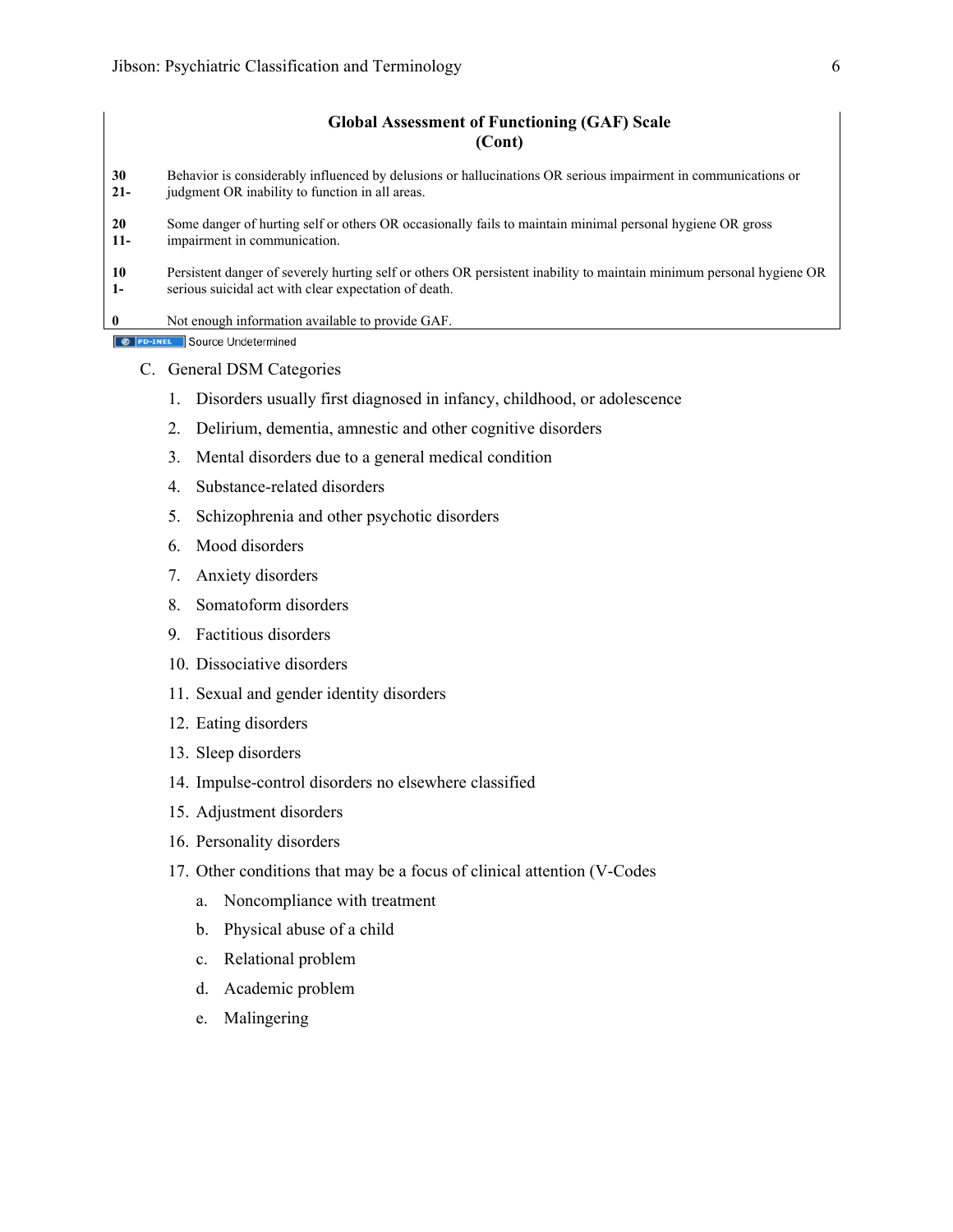- D. Use of DSM
	- 1. Begin with an assessment of the patient's major complaint or problem (eg, depressed mood)
		- a. This will usually be described by the major criteria for the disorder (ie,  $A, B, C...$ )
	- 2. Create a differential diagnosis based on that problem (eg, major depressive disorder; bipolar I disorder, depressed; substance induced mood disorder)
	- 3. Compare the checklist of diagnostic criteria for each disorder to the patient's history and symptoms
		- a. This will usually be described by secondary criteria (ie, 1, 2, 3…)
		- b. Secondary criteria are listed in order of predictive value for the disorder, not prevalence or clinical significance
	- 4. Do not give separate diagnoses for symptoms occurring only in the context of a diagnosed condition (eg, poor appetite occurring only in the context of major depressive disorder should not be diagnosed as anorexia nervosa)
	- 5. Diagnoses that must be excluded are listed
		- a. There is often a hierarchy of diagnoses that should be followed
			- i. medical disorders before primary psychiatric disorders
			- ii. specific disorders before general disorders
			- iii. mood disorders before psychotic disorders
	- 6. Multiple diagnoses are allowed
		- a. Most patients have 2-4 diagnoses
	- 7. Provisional diagnoses are allowed
	- 8. Severity, chronicity, and recurrence of the disorder are described
	- 9. Catch-all diagnoses are allowed in most categories ("NOS" = not otherwise specified)
		- a. Conditions that fit the large descriptors, but not the specifics
		- b. Conditions that do not meet criteria for any diagnosis
- E. Case examples
	- 1. Anxiety
	- 2. Habitual stealing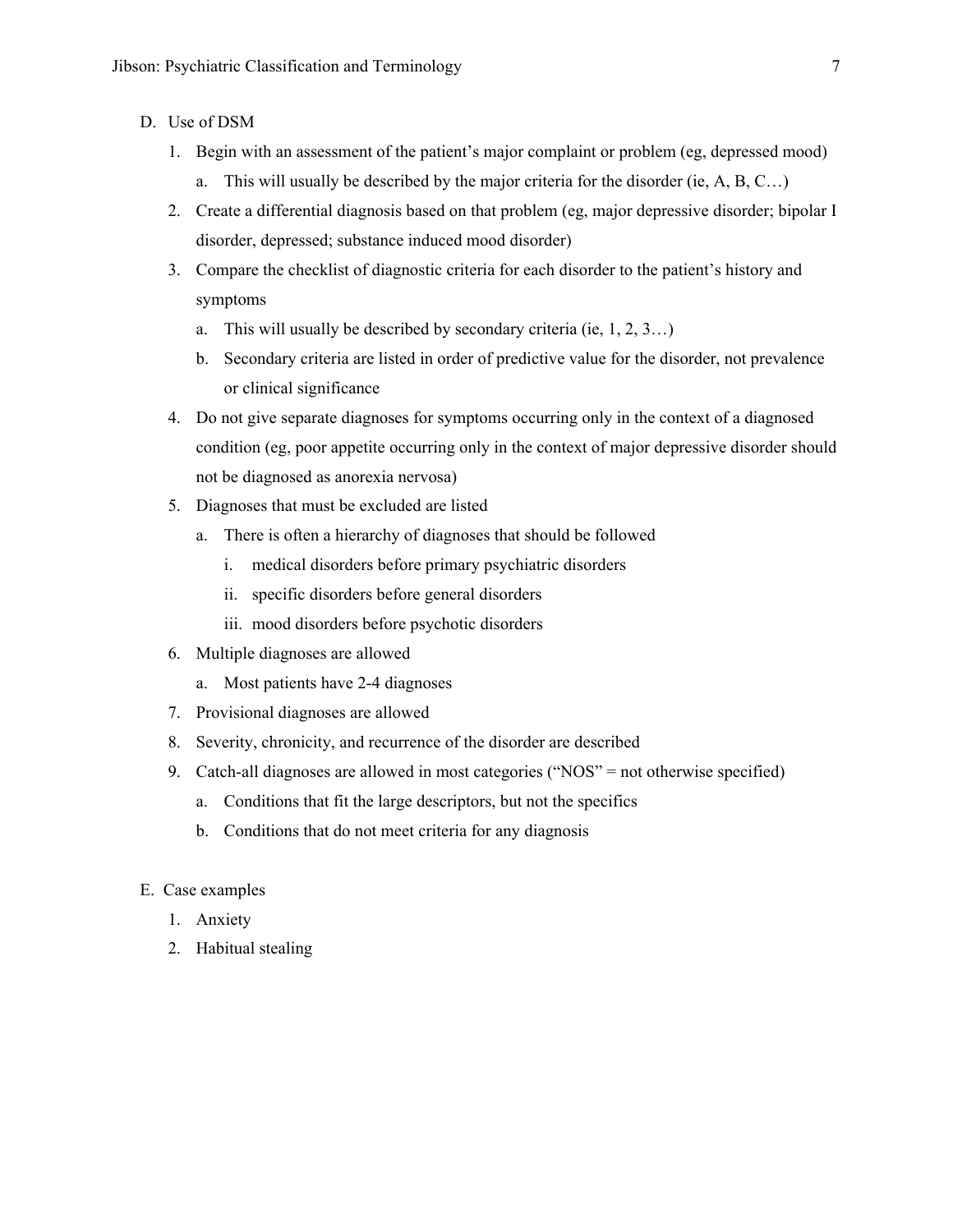#### Diagnostic Criteria for Generalized Anxiety Disorder

- A. Excessive anxiety and worry (apprehensive expectation), occurring more days than not for at least 6 months, about a number of events or activities (such as work or school performance).
- B. The person finds it difficult to control the worry.
- C. The anxiety and worry are associated with three (or more) of the following six symptoms (with at least some symptoms present for more days than not for the past six months).
	- (1) restlessness or feeling keyed up or on edge
	- (2) being easily fatigued
	- (3) difficulty concentrating or mind going blank
	- (4) irritability
	- (5) muscle tension
	- (6) sleep disturbance (difficulty failing or staying asleep, or restless unsatisfying sleep)
- D. The focus of the anxiety and worry is not confined to features of an Axis I disorder, e.g., the anxiety or worry is not about having a Panic Attack (as in Panic Disorder), being embarrassed in public (as in Social Phobia), being contaminated (as in Obsessive Compulsive Disorder), being away from home (as in Separation Anxiety Disorder), gain weight (as in Anorexia Nervosa), having multiple physical complaints (as in Somatization Disorder), or having serious illness (as in Hypochondriasis), and the anxiety or worry do not occur exclusively during Posttraumatic Stress Disorder.
- E. The anxiety, worry, or physical symptoms cause clinically significant distress or impairment in social, occupational, or other important areas of functioning.
- F. The disturbance is not due to the direct physiological effects of a substance (e.g., a drug of abuse, a medication) or a general medical condition (e.g., hyperthyroidism) and does no occur exclusively during a Mood Disorder, a Psychotic Disorder, or a Pervasive Developmental Disorder.

**8** PD-INEL Source Undetermined

Diagnostic Criteria for a Panic Attack

 A discrete period of intense fear or discomfort, in which four (or more) of the following symptoms developed abruptly and reached a peak within 10 minutes:

- (1) palpitations, pounding heart, or accelerated heart rate
- (2) sweating
- (3) trembling or shaking
- (4) sensations of shortness of breath or smothering
- (5) feeling of choking
- (6) chest pain or discomfort
- (7) nausea or abdominal distress
- (8) feeling dizzy, unsteady, lighthearted, or faint
- (9) derealization (feelings of unreality) or depersonalization (being detached from oneself)
- (10) fear of losing control or going crazy
- (11) fear of dying
- (12) paresthesias (numbness or tingling sensations)
- (13) chills or hot flushes